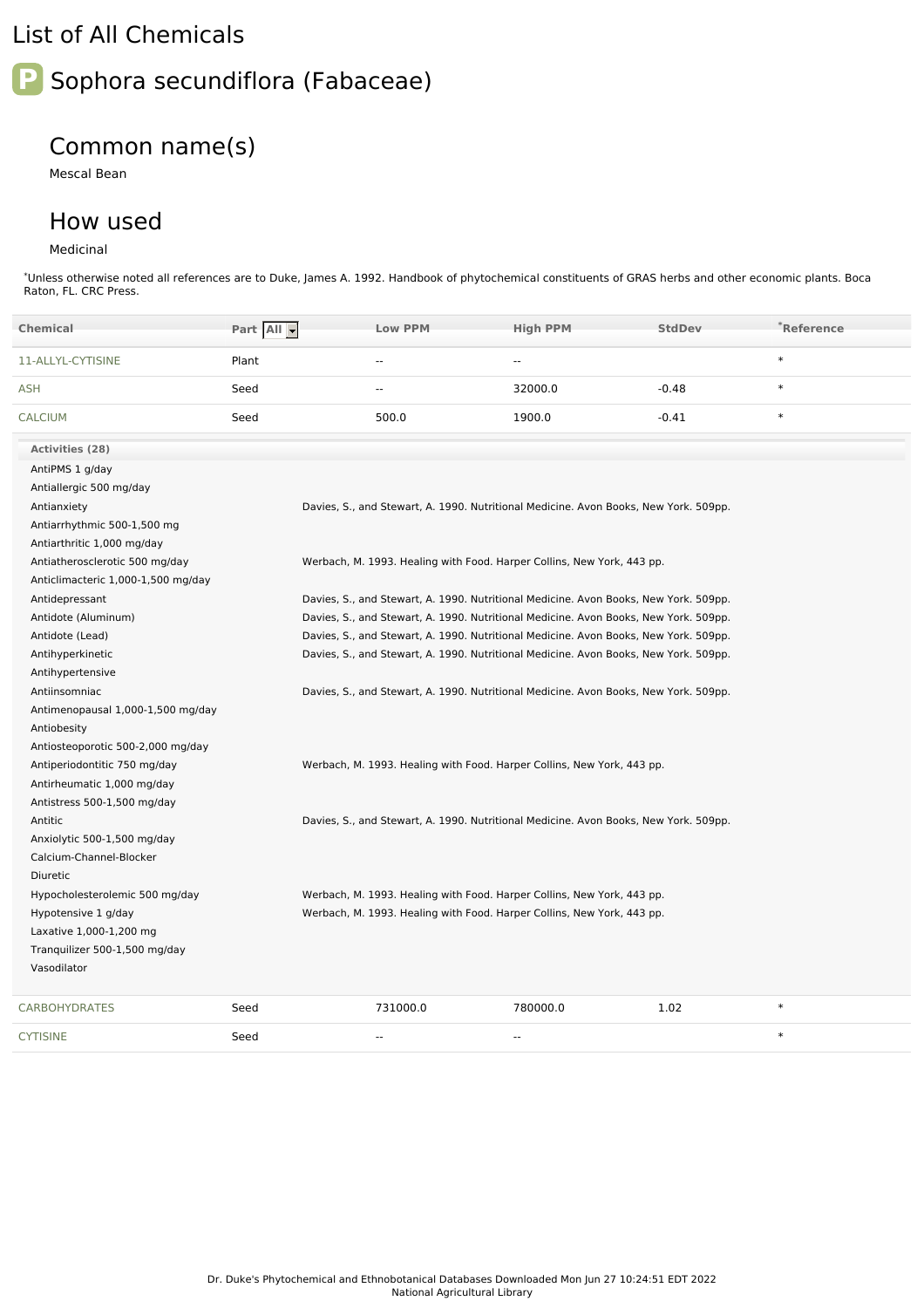| <b>Activities (10)</b>       |                                                                                                                                                           |          |          |         |        |  |
|------------------------------|-----------------------------------------------------------------------------------------------------------------------------------------------------------|----------|----------|---------|--------|--|
| Antiinflammatory             |                                                                                                                                                           |          |          |         |        |  |
| Hallucinogenic               | Jeffery B. Harborne and H. Baxter, eds. 1983. Phytochemical Dictionary. A Handbook of Bioactive Compounds from Plants. Taylor & Frost, London. 791<br>pp. |          |          |         |        |  |
| Molluscicide                 |                                                                                                                                                           |          |          |         |        |  |
| Nematistat                   | Nigg, H.N. and Seigler, D.S., eds. 1992. Phytochemical Resources for Medicine and Agriculture. Plenum Press, New York. 445 pp.                            |          |          |         |        |  |
| Pesticide                    |                                                                                                                                                           |          |          |         |        |  |
| Pressor                      | Collins, D.J., Culvenor, C.C.J., Lamberton, J.A., Loder, J.W. and Price, J.R., Plants for Medicines, CSIRO, East Melbourne, Australia, 1990, 303 pp.      |          |          |         |        |  |
| Psychoactive                 |                                                                                                                                                           |          |          |         |        |  |
| Respirastimulant             | Jeffery B. Harborne and H. Baxter, eds. 1983. Phytochemical Dictionary. A Handbook of Bioactive Compounds from Plants. Taylor & Frost, London. 791<br>pp. |          |          |         |        |  |
| Teratogenic                  | Jeffery B. Harborne and H. Baxter, eds. 1983. Phytochemical Dictionary. A Handbook of Bioactive Compounds from Plants. Taylor & Frost, London. 791<br>pp. |          |          |         |        |  |
| Toxic                        | Mitchell, J. and Rook, A.J. 1923. Botanical Dermatology: plants and plant products injurious to the skin. Vancouver: Greengrass, 1979. xiii, 787 p.: ill. |          |          |         |        |  |
| FAT                          | Seed                                                                                                                                                      | 134000.0 | 252000.0 | $-0.07$ | $\ast$ |  |
| <b>FIBER</b>                 | Seed                                                                                                                                                      | 151000.0 | 311000.0 | 1.39    | $\ast$ |  |
| Activities (15)              |                                                                                                                                                           |          |          |         |        |  |
| Angiotensin-Receptor-Blocker |                                                                                                                                                           |          |          |         |        |  |
| Antidiabetic                 |                                                                                                                                                           |          |          |         |        |  |
|                              |                                                                                                                                                           |          |          |         |        |  |

| Antihypertensive             |                                                                                                                                          |
|------------------------------|------------------------------------------------------------------------------------------------------------------------------------------|
| Antiobesity                  |                                                                                                                                          |
| Antitumor                    | Pizzorno, J.E. and Murray, M.T. 1985. A Textbook of Natural Medicine. John Bastyr College Publications, Seattle, Washington (Looseleaf). |
| Antiulcer                    | Pizzorno, J.E. and Murray, M.T. 1985. A Textbook of Natural Medicine. John Bastyr College Publications, Seattle, Washington (Looseleaf). |
| Beta-Blocker                 |                                                                                                                                          |
| Cancer-Preventive            | Stitt, P. A. Why George Should Eat Broccoli. Dougherty Co, Milwaukee, WI, 1990, 399 pp.                                                  |
| Cardioprotective             |                                                                                                                                          |
| Diuretic                     |                                                                                                                                          |
| Hypocholesterolemic          |                                                                                                                                          |
| Hypotensive 10 g/man/day/orl | Pizzorno, J.E. and Murray, M.T. 1985. A Textbook of Natural Medicine. John Bastyr College Publications, Seattle, Washington (Looseleaf). |
| Hypouricemic                 |                                                                                                                                          |
| Laxative                     |                                                                                                                                          |
| Vasodilator                  |                                                                                                                                          |

| N-METHYL-CYTISINE | Plant                                                                                | $- -$ | $- -$ |         | $\ast$ |
|-------------------|--------------------------------------------------------------------------------------|-------|-------|---------|--------|
| <b>PHOSPHORUS</b> | Seed                                                                                 | $- -$ | 140.0 | $-1.38$ | $\ast$ |
| Activities (4)    |                                                                                      |       |       |         |        |
| Antiosteoporotic  | Davies, S., and Stewart, A. 1990. Nutritional Medicine. Avon Books, New York. 509pp. |       |       |         |        |
| Anxiolytic        |                                                                                      |       |       |         |        |
| Immunostimulant   | Davies, S., and Stewart, A. 1990. Nutritional Medicine. Avon Books, New York. 509pp. |       |       |         |        |
| Osteogenic        | Davies, S., and Stewart, A. 1990. Nutritional Medicine. Avon Books, New York. 509pp. |       |       |         |        |
|                   |                                                                                      |       |       |         |        |
|                   |                                                                                      |       |       |         |        |

| <b>POTASSIUM</b>                | Seed  |          | 1150.0                                                                               | $-1.0$  | $\ast$ |
|---------------------------------|-------|----------|--------------------------------------------------------------------------------------|---------|--------|
| Activities (14)                 |       |          |                                                                                      |         |        |
| Angiotensin-Receptor-Blocker    |       |          |                                                                                      |         |        |
| Antiarrhythmic                  |       |          | Davies, S., and Stewart, A. 1990. Nutritional Medicine. Avon Books, New York. 509pp. |         |        |
| Antidepressant                  |       |          | Davies, S., and Stewart, A. 1990. Nutritional Medicine. Avon Books, New York. 509pp. |         |        |
| Antifatigue                     |       |          | Davies, S., and Stewart, A. 1990. Nutritional Medicine. Avon Books, New York. 509pp. |         |        |
| Antihypertensive                |       |          |                                                                                      |         |        |
| Antispasmodic                   |       |          | Davies, S., and Stewart, A. 1990. Nutritional Medicine. Avon Books, New York. 509pp. |         |        |
| Antistroke                      |       |          |                                                                                      |         |        |
| Anxiolytic                      |       |          |                                                                                      |         |        |
| Beta-Blocker                    |       |          |                                                                                      |         |        |
| Cardioprotective 3,000-5,000 mg |       |          |                                                                                      |         |        |
| Cardiotoxic 18,000 mg/man/day   |       |          |                                                                                      |         |        |
| <b>Diuretic</b>                 |       |          |                                                                                      |         |        |
| Hypotensive                     |       |          |                                                                                      |         |        |
| Vasodilator                     |       |          |                                                                                      |         |        |
|                                 |       |          |                                                                                      |         |        |
| <b>PROTEIN</b>                  | Seed  | 156000.0 | 224000.0                                                                             | $-0.09$ | $\ast$ |
| <b>SPARTEINE</b>                | Plant | $- -$    | $- -$                                                                                |         | $\ast$ |